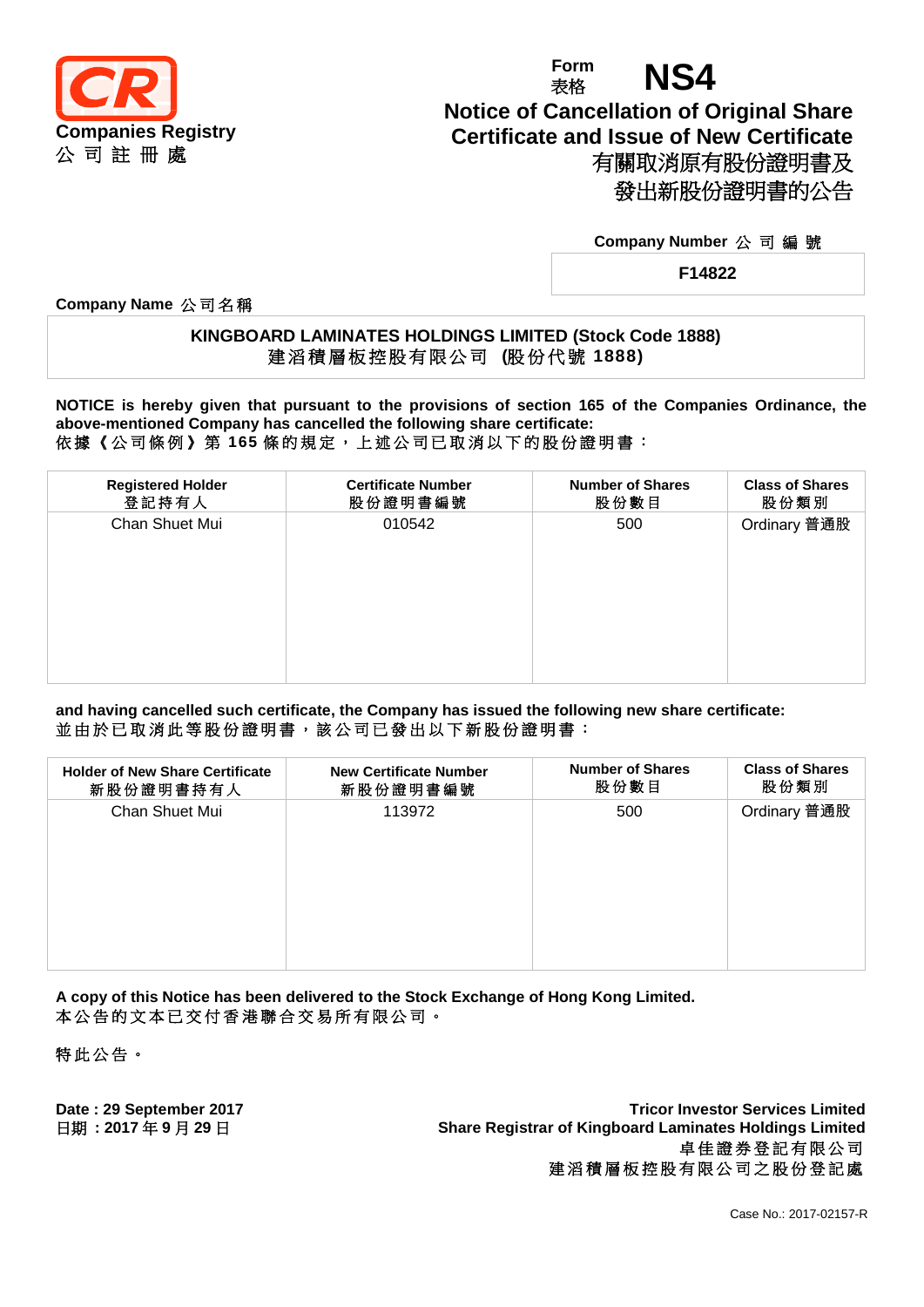

# **Form** Form **NS4 Notice of Cancellation of Original Share Certificate and Issue of New Certificate** 有關取消原有股份證明書及 發出新股份證明書的公告

#### **Company Number** 公 司 編 號

**F14822**

**Company Name** 公 司 名 稱

### **KINGBOARD LAMINATES HOLDINGS LIMITED (Stock Code 1888)** 建 滔 積 層 板 控 股 有 限 公 司 **(**股 份 代 號 **1888)**

**NOTICE is hereby given that pursuant to the provisions of section 165 of the Companies Ordinance, the above-mentioned Company has cancelled the following share certificate:** 依據《公司條例》第 **165** 條 的 規 定 , 上 述 公 司 已 取 消 以 下 的 股 份 證 明 書 :

| <b>Certificate Number</b><br><b>Number of Shares</b><br><b>Class of Shares</b><br><b>Registered Holder</b><br>登記持有人<br>股份數目<br>股份類別<br>股份證明書編號<br>Ordinary 普通股<br>Yu Kam Mei<br>095456<br>500 |  |  |
|-----------------------------------------------------------------------------------------------------------------------------------------------------------------------------------------------|--|--|
|                                                                                                                                                                                               |  |  |
|                                                                                                                                                                                               |  |  |

**and having cancelled such certificate, the Company has issued the following new share certificate:** 並由於已取消此等股份證明書,該公司已發出以下新股份證明書:

| <b>Holder of New Share Certificate</b><br>新股份證明書持有人 | <b>New Certificate Number</b><br>新股份證明書編號 | <b>Number of Shares</b><br>股份數目 | <b>Class of Shares</b><br>股份類別 |
|-----------------------------------------------------|-------------------------------------------|---------------------------------|--------------------------------|
| Yu Kam Mei                                          | 113974                                    | 500                             | Ordinary 普通股                   |
|                                                     |                                           |                                 |                                |

**A copy of this Notice has been delivered to the Stock Exchange of Hong Kong Limited.** 本公告的文本已交付香港聯合交易所有限公司。

特此公告 。

**Date : 29 September 2017 Tricor Investor Services Limited** 日期 **: 2017** 年 **9** 月 **29** 日 **Share Registrar of Kingboard Laminates Holdings Limited** 卓佳證券登記有限公司 建滔積層板控股有限公司之股份登記處